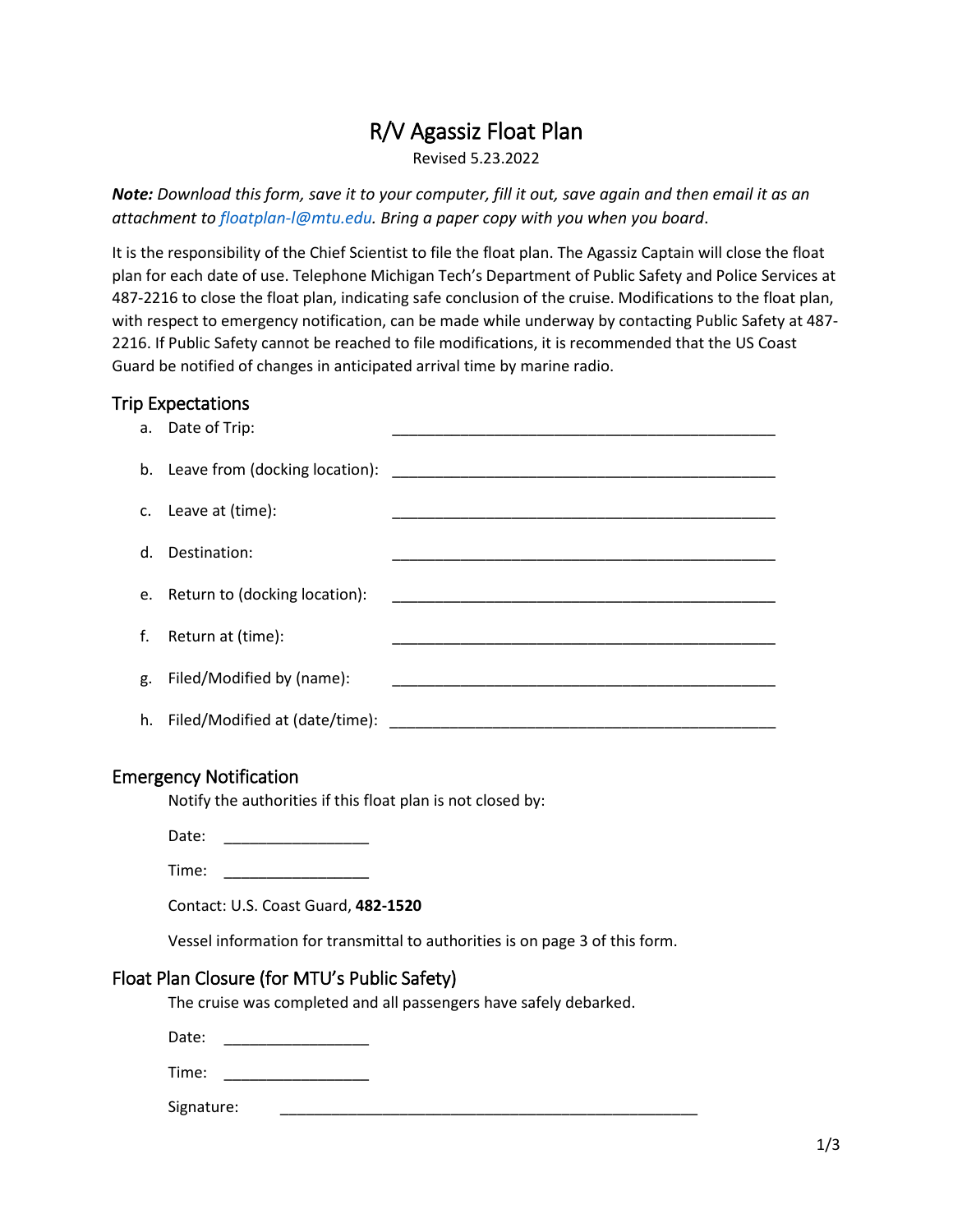## Persons Aboard

| 1. Captain |                                                                                                     |
|------------|-----------------------------------------------------------------------------------------------------|
|            | 2. Chief Scientist Full Name: _______________________________Cellphone: ___________________________ |
|            | 3. Full Name: ___________________________________Cellphone: ____________________                    |
|            | 4. Full Name: __________________________________Cellphone: _____________________                    |
|            | 5. Full Name: _________________________________Cellphone: ______________________                    |
|            | 6. Full Name: __________________________________Cellphone: _____________________                    |
|            | 7. Full Name: __________________________________Cellphone: _____________________                    |
|            | 8. Full Name: __________________________________Cellphone: _____________________                    |
|            | 9. Full Name: ___________________________________Cellphone: ____________________                    |
|            | 10. Full Name: __________________________________Cellphone: ____________________                    |
|            | 11. Full Name: _________________________________Cellphone: _____________________                    |
|            | 12. Full Name: __________________________________Cellphone: ____________________                    |
|            | 13. Full Name: _________________________________Cellphone: _____________________                    |
|            | 14. Full Name: ___________________________________Cellphone: ___________________                    |
|            |                                                                                                     |
|            |                                                                                                     |
|            | 17. Full Name: ___________________________________Cellphone: ___________________                    |
|            |                                                                                                     |
|            |                                                                                                     |
|            |                                                                                                     |